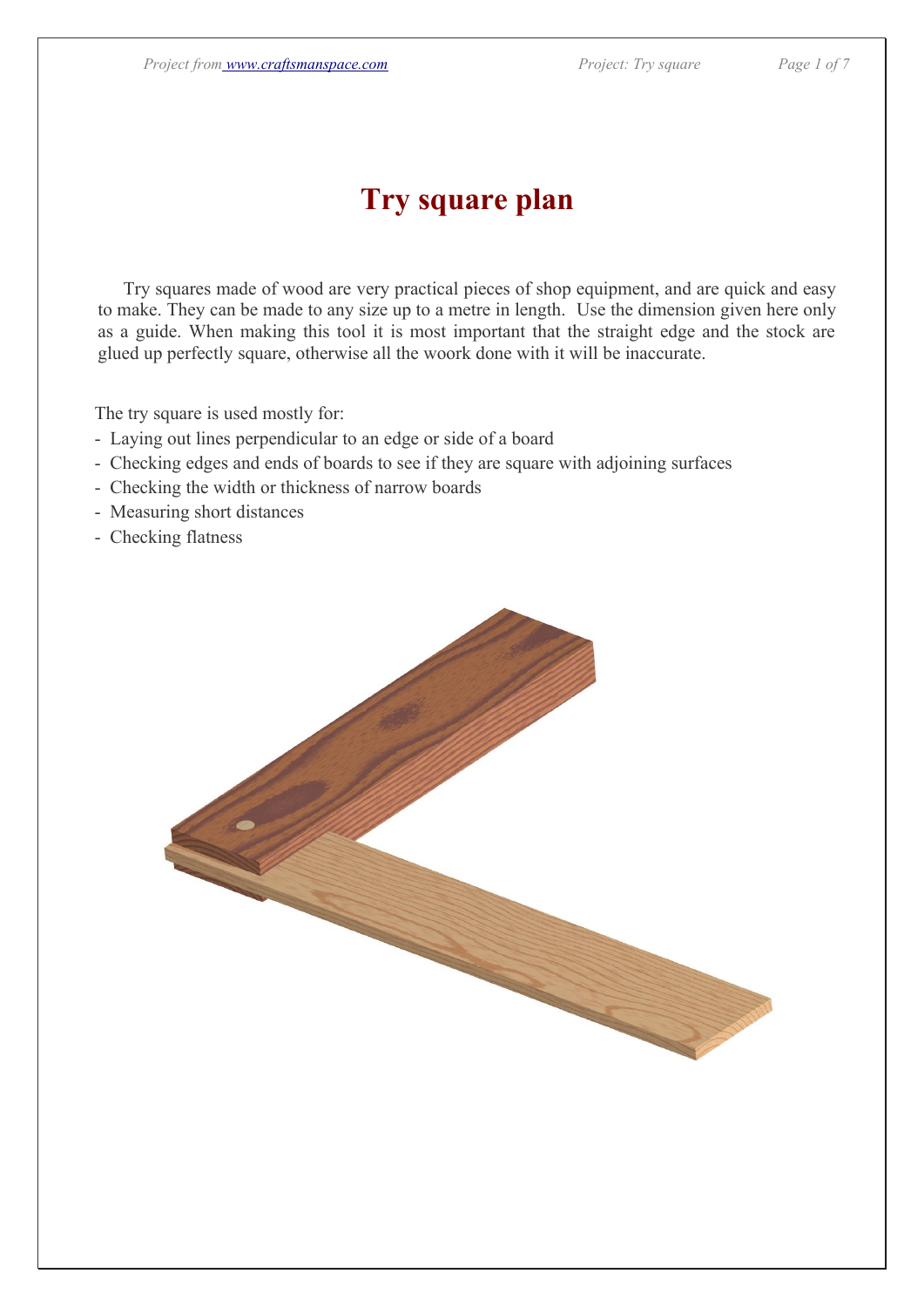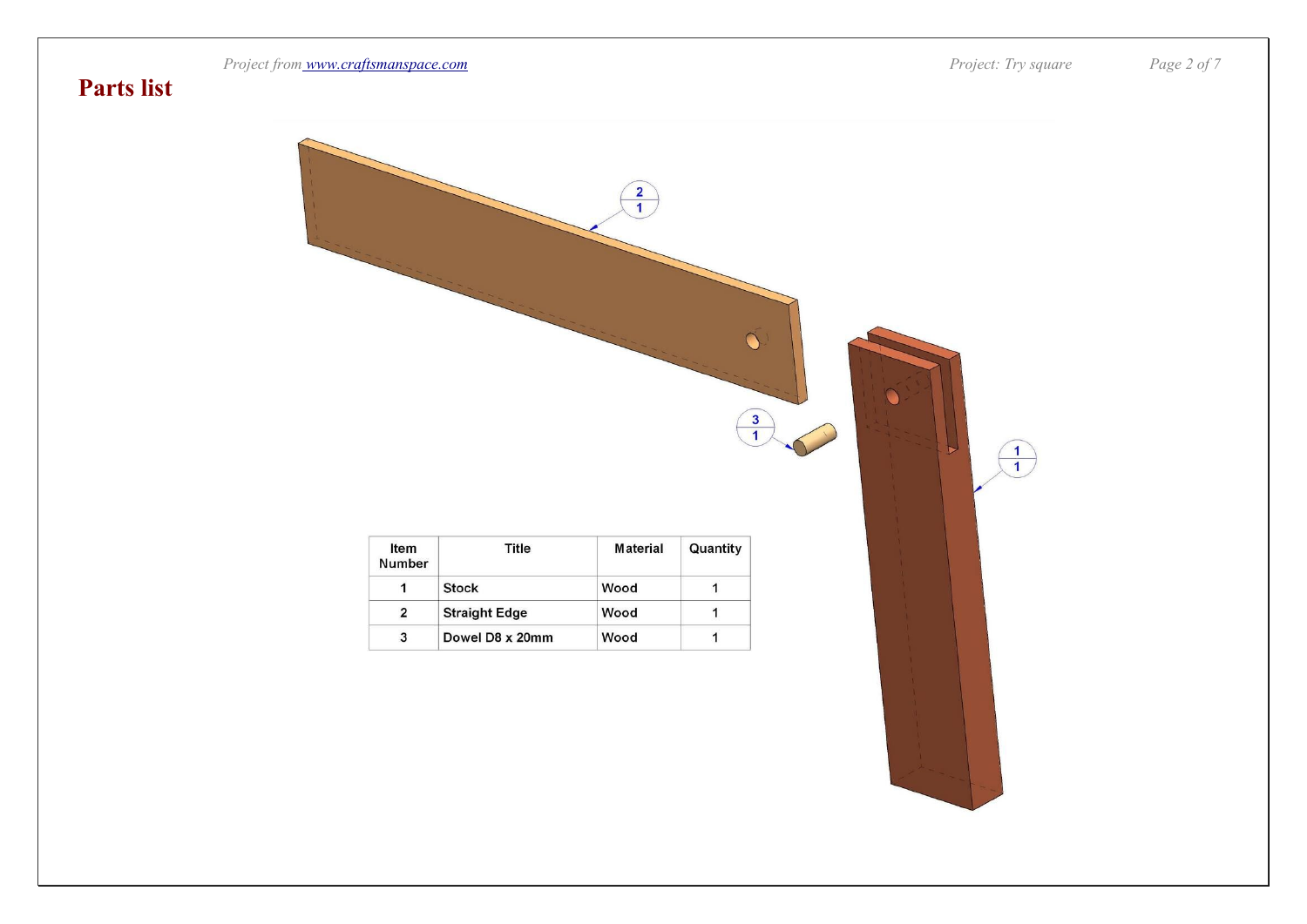

### **Assembly drawing**

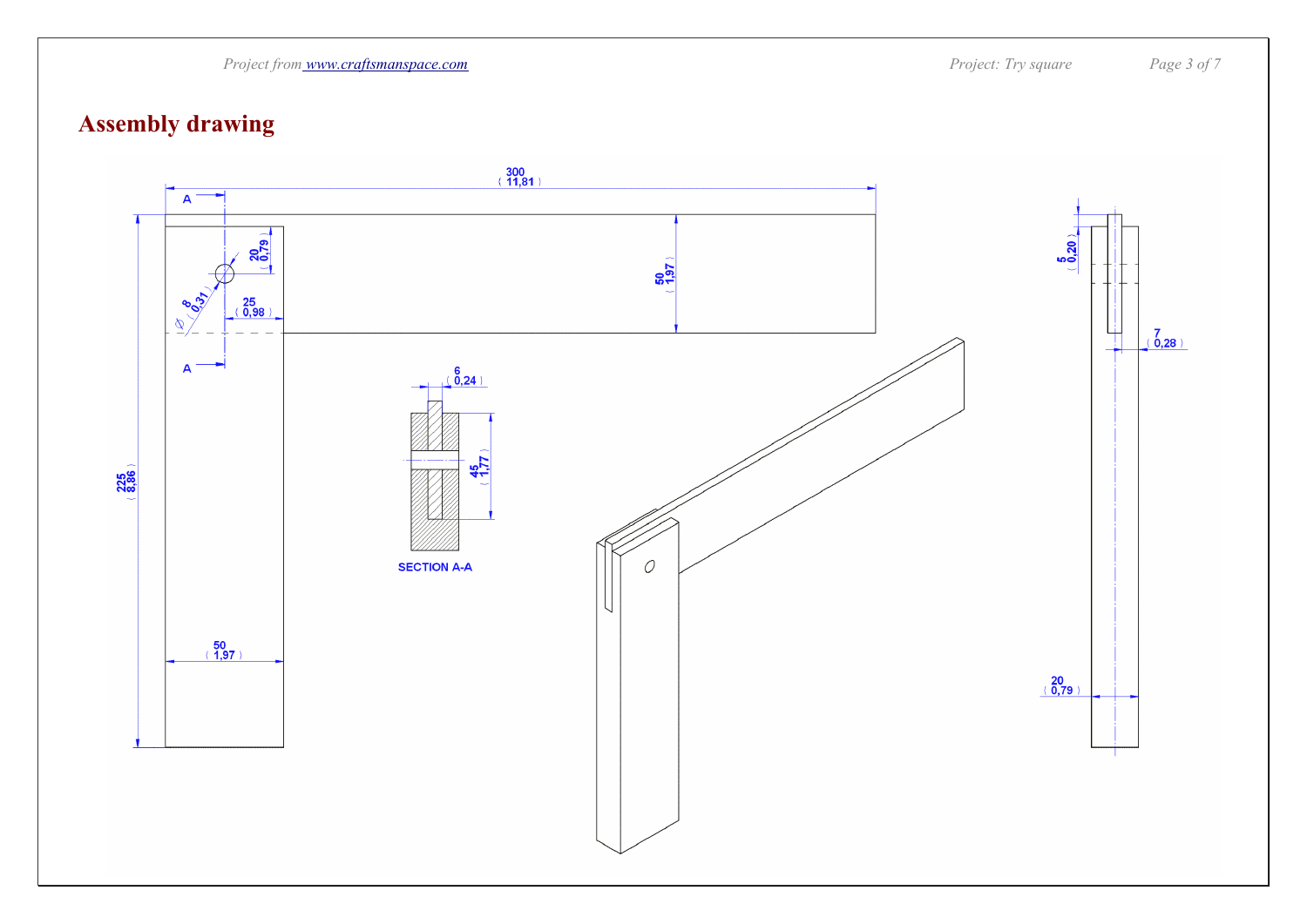

#### **1. Stock**

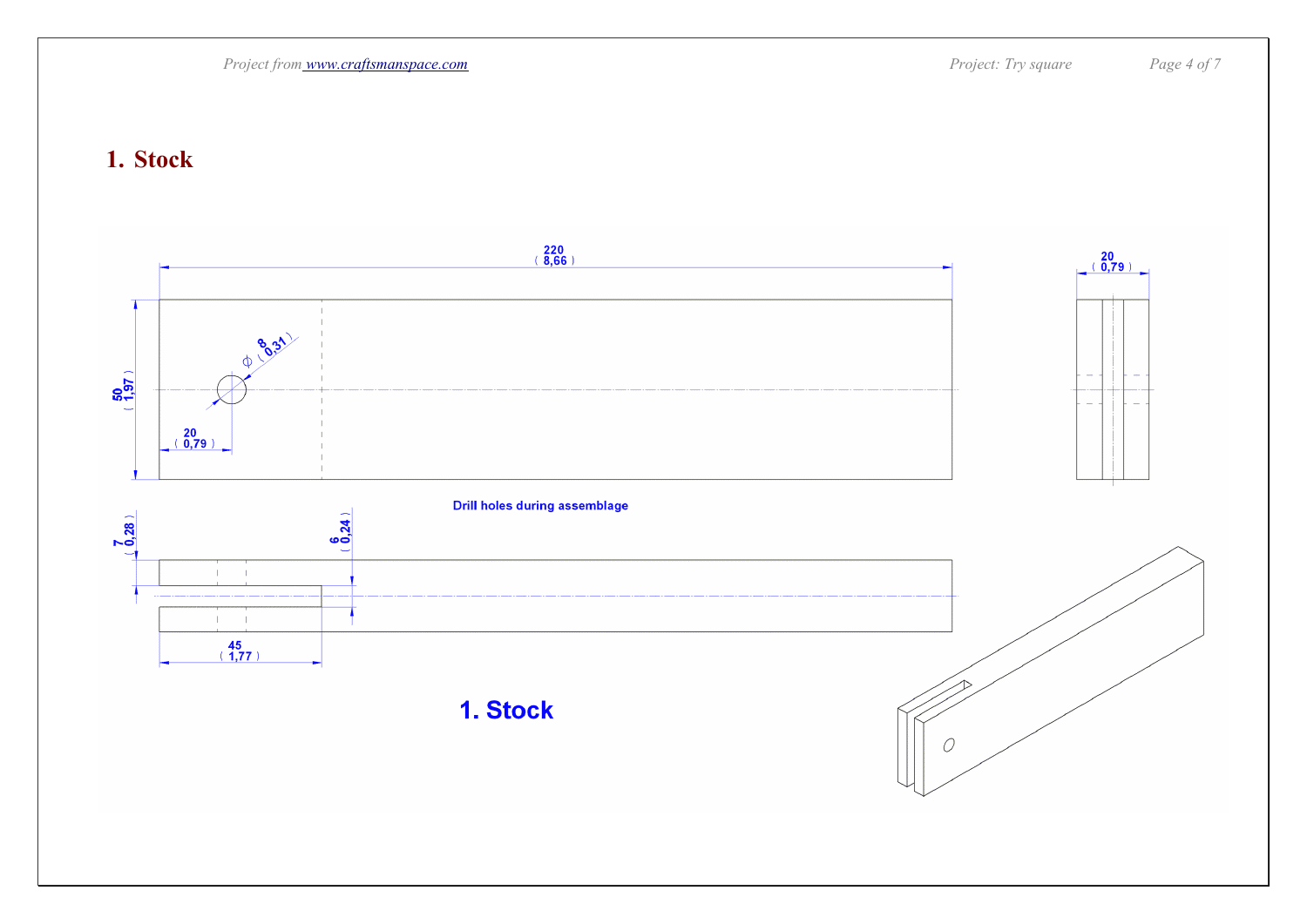

### **2. Straight Edge**

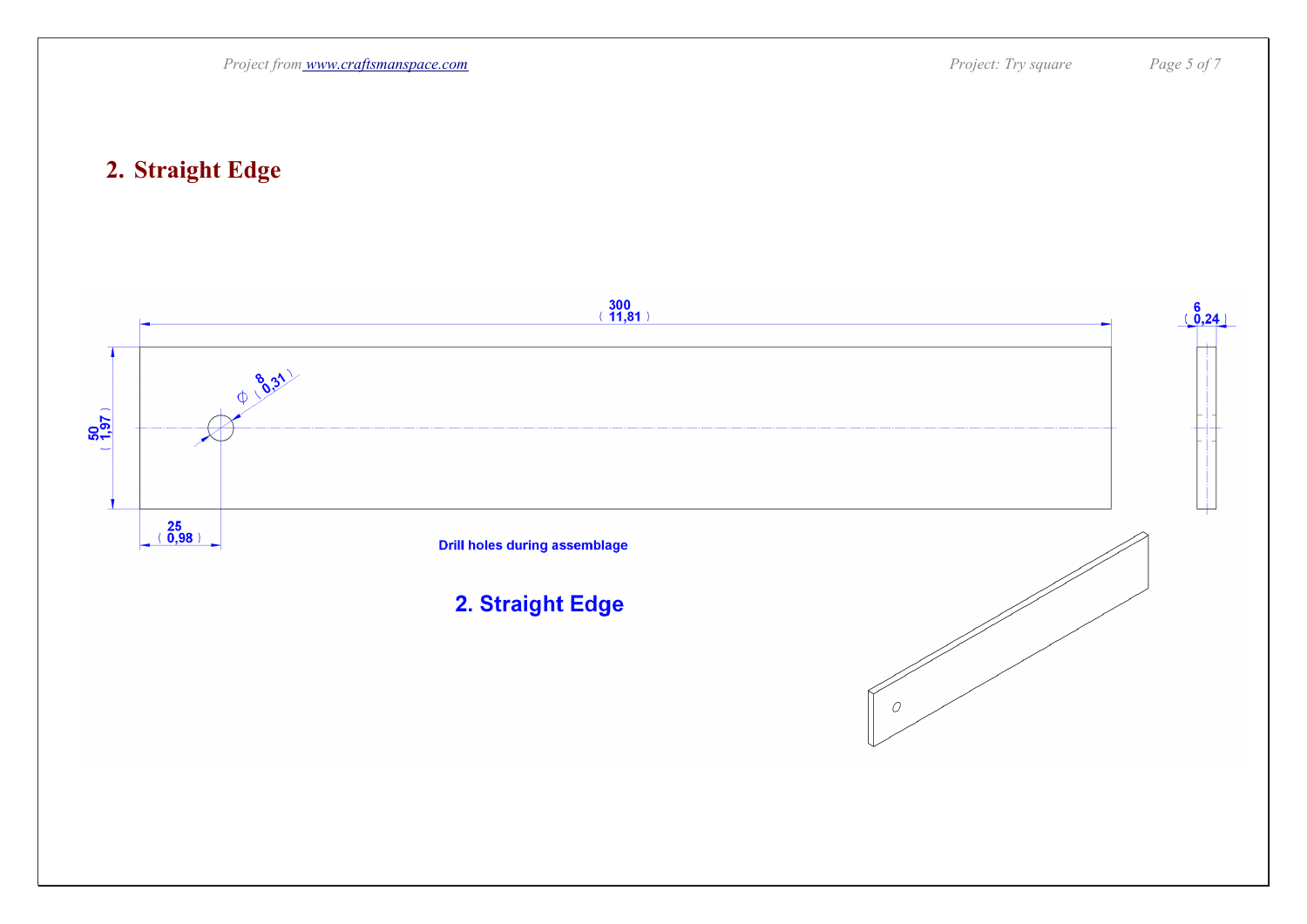